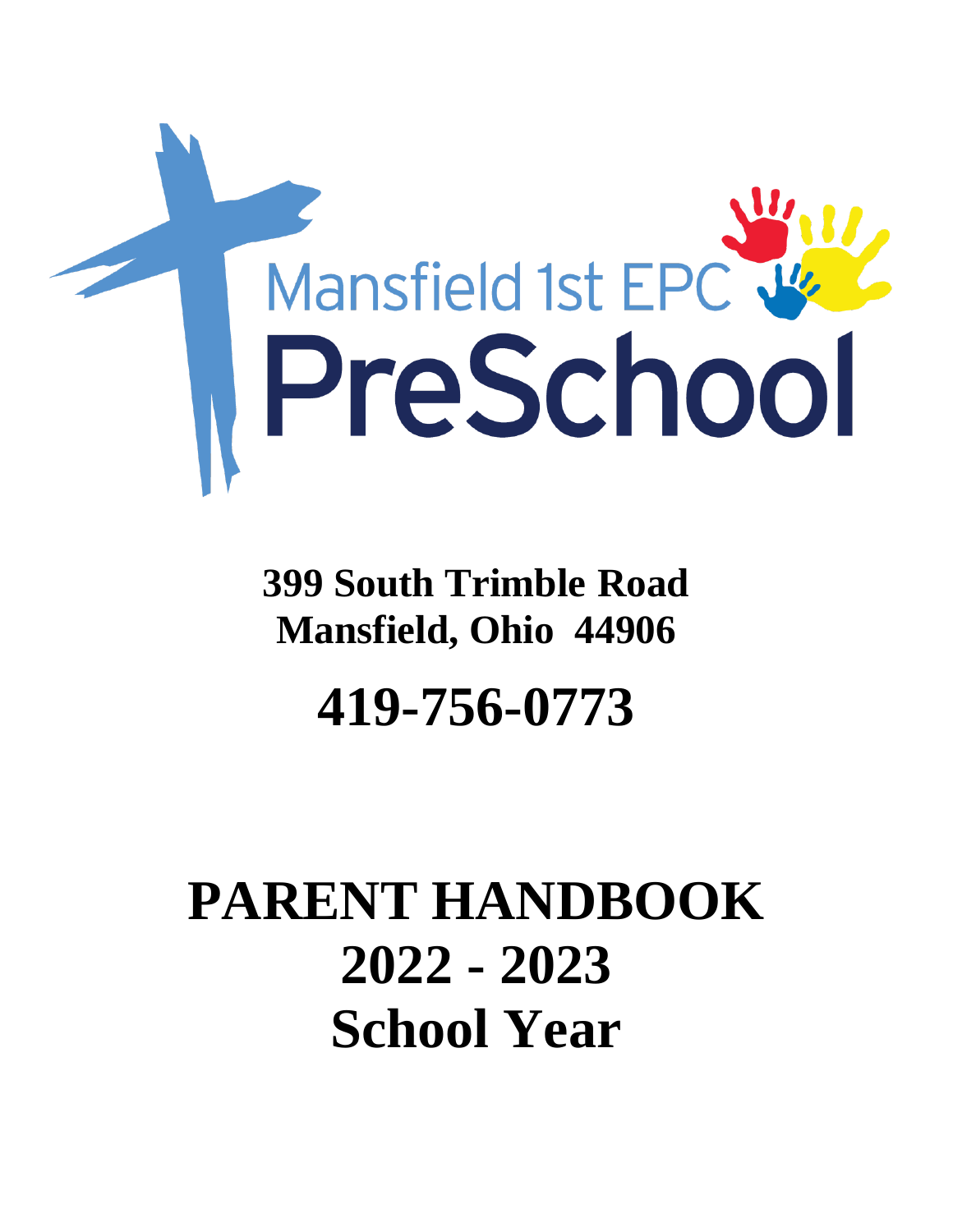**Dear Families,**

**We are very excited to welcome you and your family to the Mansfield 1st EPC Preschool.**

**Our Preschool is one that is filled with warmth and love. We seek, through God's grace, to be a Preschool that will nurture God's love and provide experiences that will enhance the development of each child.**

**We want the Preschool to not only be your child's school, but your family's school, too. We need and ask for your support and participation. We truly believe that the closer we are able to work with each other, the more each and every child will benefit.** 

**We encourage you to look for ways to be involved with your child's classroom and the Preschool as a whole. There will be many opportunities throughout the year for awesome fellowship with the staff, the church, and other Preschool families.** 

**We also hope that each of you will feel comfortable enough to bring any concerns to us. Our door will always be open and our ears willing to listen.**

**Once school begins, we will be sending home newsletters and calendars throughout the year. We look forward to working with you and your child.**

**Again, welcome to our Preschool, a ministry of Mansfield 1st Evangelical Presbyterian Church.** 

**Ashley Scott, Preschool Director [ashley@mansfield1st.com](mailto:ashley@mansfield1st.com)**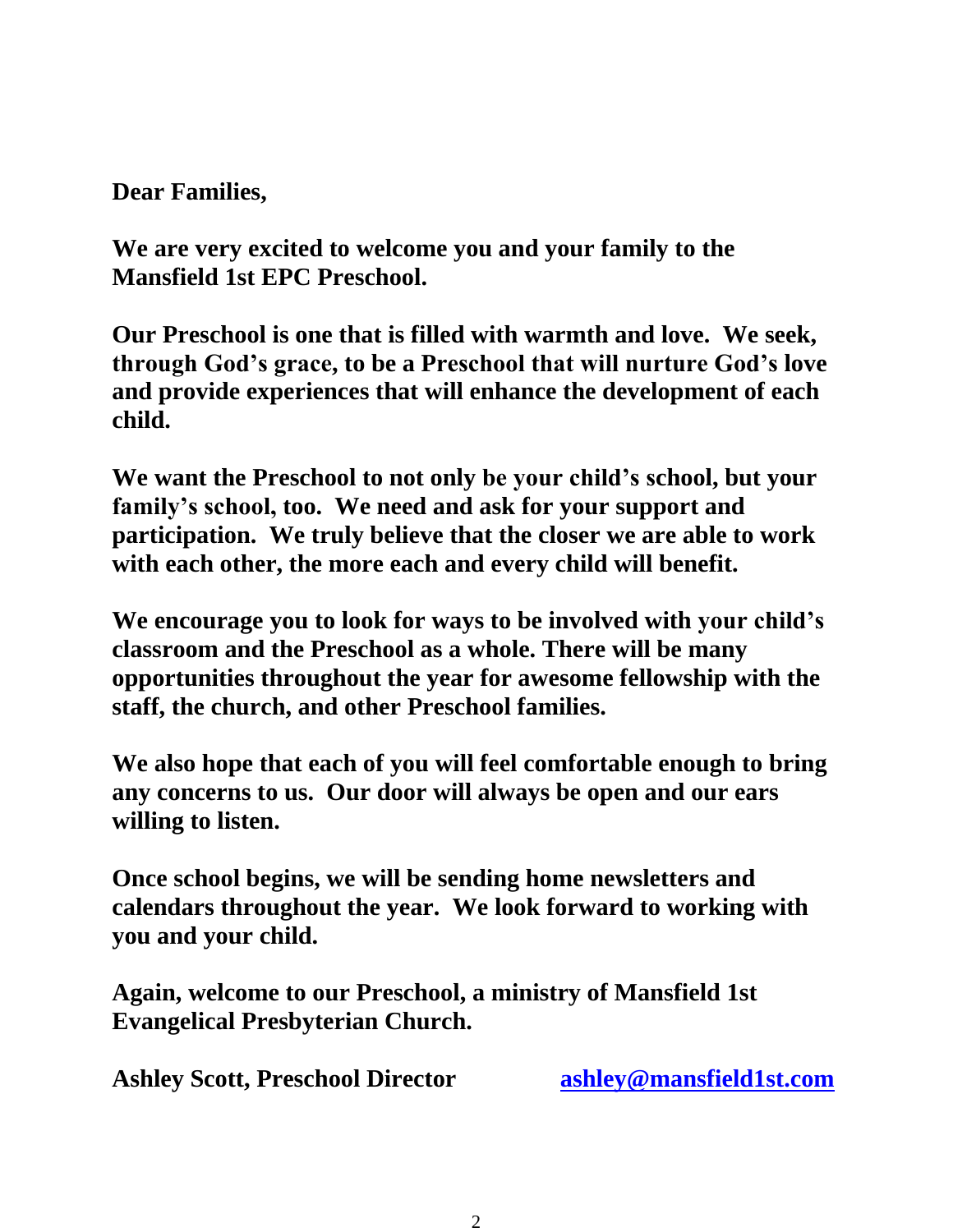#### **Purpose and Philosophy**

Mansfield 1st EPC Preschool is a mission of Mansfield 1st Evangelical Presbyterian Church which provides a nurturing Christian environment for your child's educational experience away from home.

The Mansfield 1st EPC Preschool provides a consistent schedule with a balance between teacher- directed and child-centered activities. The children will be introduced to a variety of developmentally appropriate activities including: children's literature, dramatic play, listening center, arts & crafts, science, discovery & nature, cooking, sensory activities, social skills development, music, chapel, fine and gross motor activities, and early reading and math skills.

Our Preschool utilizes developmentally appropriate activities and practices (DAP) which creates a caring community, teaches to enhance children's development and learning, plans a curriculum that meets the needs of the children, assesses children's development/ learning, and partners with families.

Our Preschool views education as a partnership between families and teachers. We believe it is essential to develop a good relationship with each child and family based on open communication and mutual respect.

#### **Curriculum and Goals**

The curriculum will be a structured, well planned program with a strong spiritual element that is flexible enough to accommodate the individual need of each child through the unique style of the teacher. Goals will be enhanced through a variety of interest centers designed to provide child-centered, age appropriate activities, as well as thematic units that offer early learning content standards through the Ohio Department of Education.

The curriculum will emphasize the following areas:

#### **Spiritual**

- To develop an appreciation and response to God's love for each child.
- To experience prayer as talking with God.
- To encourage a growing faith in Jesus Christ as Lord and Savior, experiencing that faith on an individual developmental level.

#### **Social Development**

• To encourage the child to be aware of his/her own behavior and how it affects others.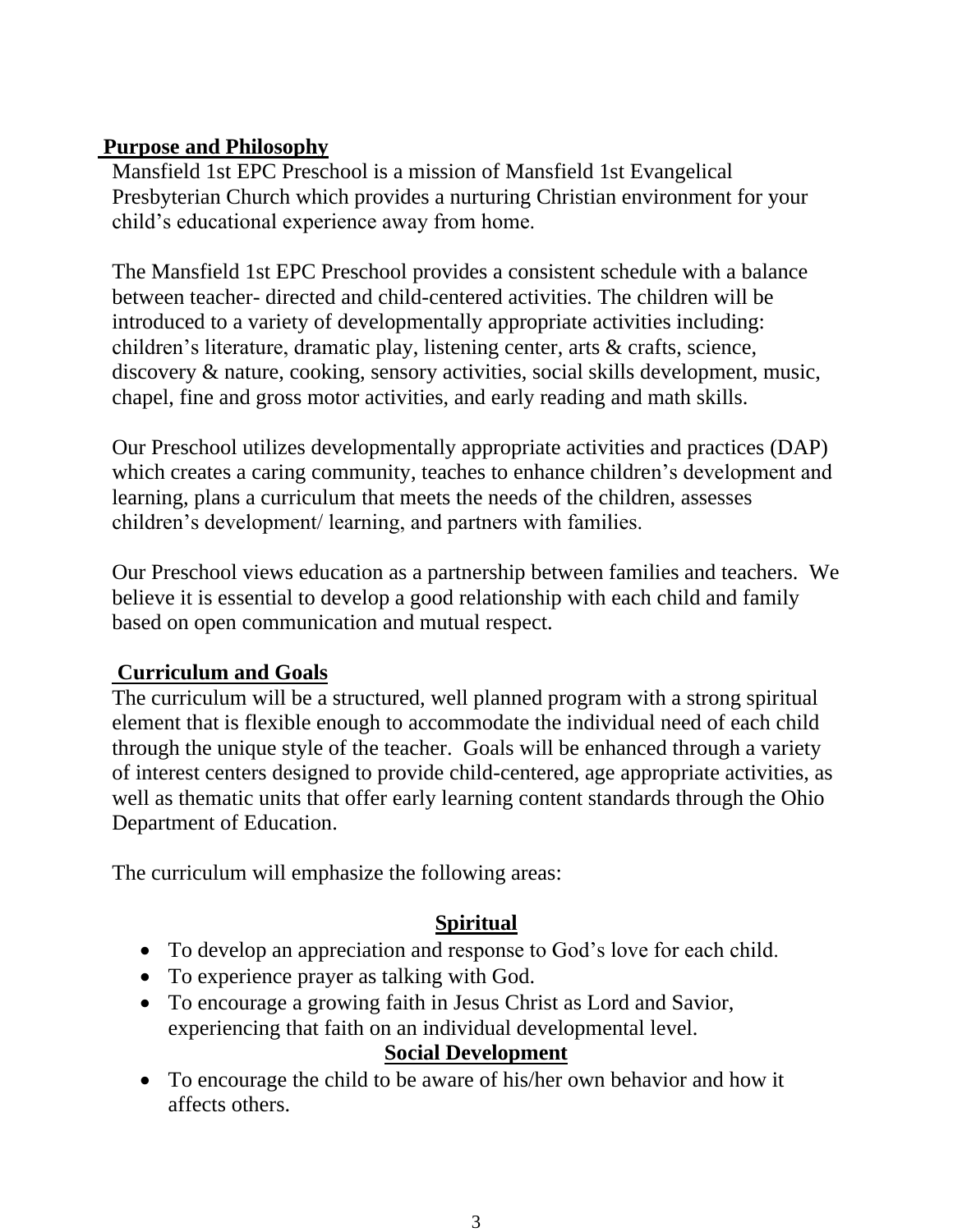- To aid the child in thinking about solutions and alternatives for solving conflict.
- To provide experiences that will help develop empathy, cooperation, and social skills.

### **Emotional Development**

- To foster positive self-esteem through the use of praise, encouragement, and positive reinforcement.
- To assist the child in accepting negative emotions (i.e. jealousy, fear, anger, etc.) and channel these emotions into appropriate and positive modes of expression through work and play.

### **Cognitive Development**

- To sharpen each child's abilities to select and gather information, heightening awareness of objects and activities around them.
- To assist each child in conceptual development through stimulating and meaningful activities.
- To help each child apply gathered knowledge in solving problems and understanding cause and effect relationships through guidance, encouragement, and modeling.
- To provide opportunity for children to express their creativity.
- To provide the children with experiences to better get them ready for kindergarten using the Early Learning Content Standards through the Ohio Department of Education (English, Language Arts, Mathematics, Science, and Social Studies)

#### **Physical Development**

- To explore one's own body through the use of creative movement, dance, and outdoor play.
- To provide opportunities for gross motor development, following the natural progression to fine motor development.
- To develop the child's responsibility for his/her personal care such as eating, dressing, and toileting.

#### **Sample Daily Schedule**- Not the same for each class.

| 8:50-9:10 a.m.       | <b>Arrival</b>               |
|----------------------|------------------------------|
| $9:10 - 9:25$ a.m.   | <b>Welcome and Gathering</b> |
| $9:25 - 9:50$ a.m.   | <b>Circle/Music/Chapel</b>   |
| $9:50-10:40$ a.m.    | <b>Free Choice</b>           |
| $10:40-11:05$ a.m.   | <b>Wrap-up Closing</b>       |
| $11:05-11:30$ a.m.   | <b>Large Motor</b>           |
| $11:30 - 11:45$ a.m. | <b>Dismissal</b>             |
|                      |                              |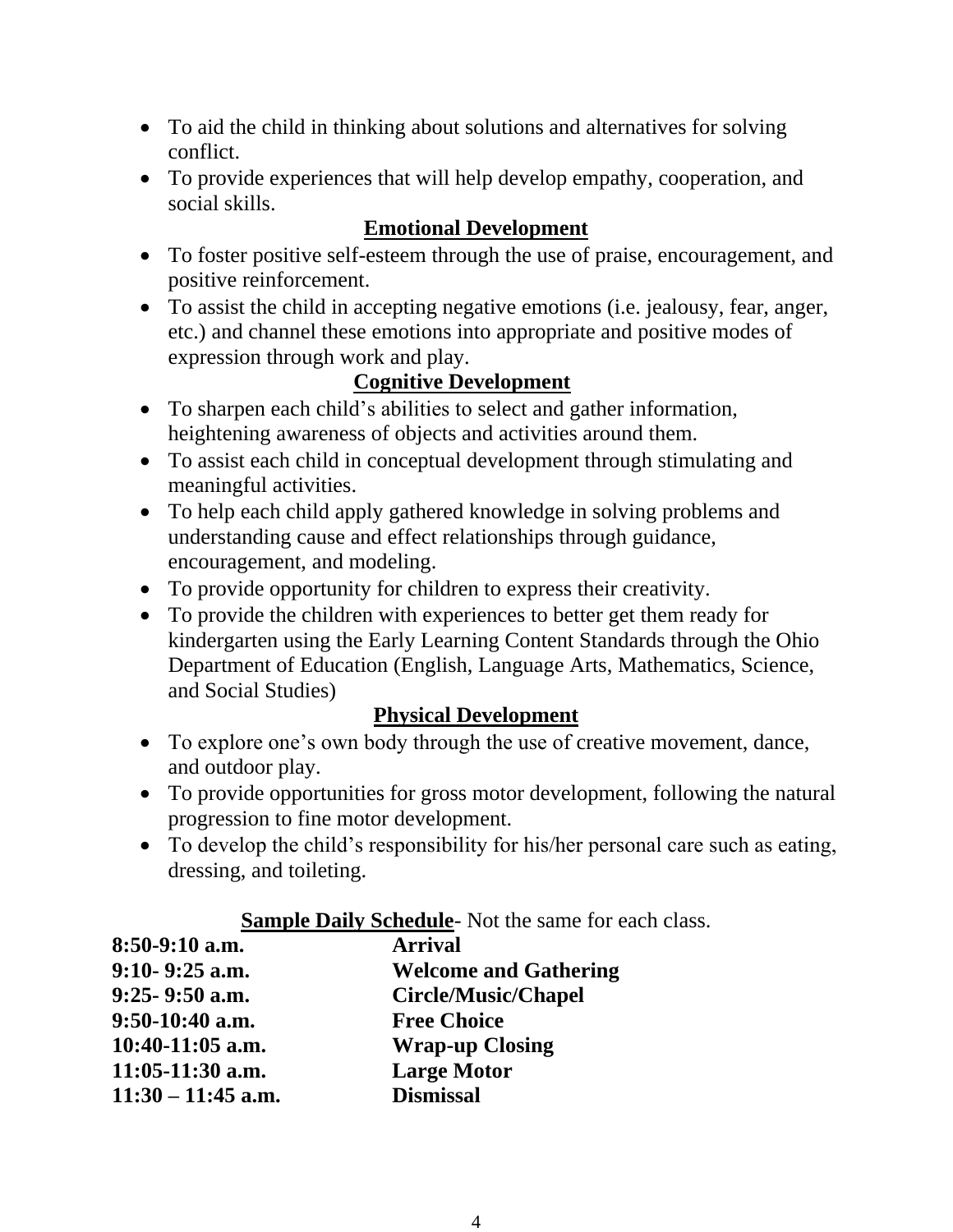## **Enrollment Information**

#### **Entrance Requirements**

- Age: The child must be **three years old and potty trained** to enter Preschool.
- No pull-ups permitted at any time.
- Those attending 5-Day 1 class must be four years old by September 30, 2022 to enter.
- Those attending 5-Day 2 class must be 5 years old by January 1, 2023 to enter.
- All students must be able to attend to their toilet needs.
- A parent or guardian is required to have a tour of the facility with Director or her/his designees before a child can be enrolled.

## **Tuition/Fees (Monthly)**

- Tuesday/Thursday \$120.00
- Monday/Wednesday/Friday \$145.00
- $5-Day \ 1 \ \& \ 2 \qquad \qquad$  \$185.00
- Registration Fee  $$50.00$  (non-refundable, non-transferable) If enrolling more than one child, one registration per family per school year.
- Return Check Fee \$30.00 (Fee from checks returned by the bank for insufficient funds)
	- Late Pick Up Fee—Pick up is 11:30-11:45
	- $11:45-11:50$  a.m. \$5.00

And \$5.00 for every five minutes thereafter

(Late fee charges are at the discretion of the Preschool administration)

## School Supply Fees **(One-time fee due by September 30, 2022.)**

- T-Th: \$40.00
- MWF: \$50.00
- 5 Day: \$60.00

Supply fee is not prorated due to delayed start date or withdrawal.

## Additional Tuition Information

- Monthly Tuition is due the  $1<sup>st</sup>$  of each month. Checks, cash, or credit card (\$4.00 fee) payments are acceptable forms of payment. **(Cash must be exact change or a credit will be applied to the next month.)**
- Checks should be made payable to Mansfield 1st EPC Preschool.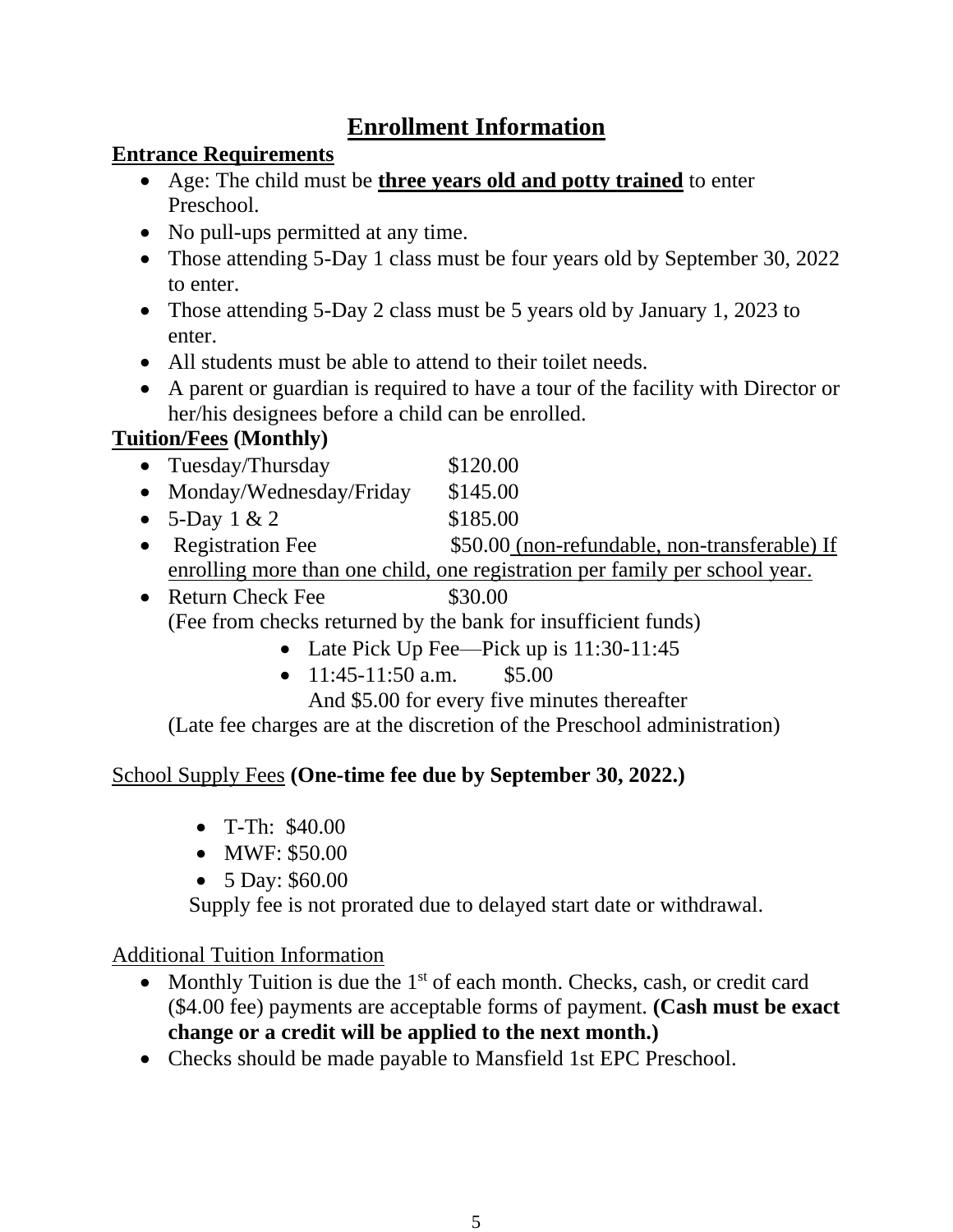- Monthly payments made after the  $15<sup>th</sup>$  of the month will have a late fee of \$20.00. **If you are 15 days late on payment,** we will fill your space with the waiting list.
- Tuition remains the same regardless of holidays, attendance, attendance due to non-payment, snow days, or five-week months. **The tuition remains the same if you attend a partial month.**
- For more than one child, families receive 10% off total Preschool tuition only.

#### **If you are on Scholarship, the 10% does not apply.**

• The Preschool's Federal Tax ID Number is available upon request.

#### **Parent Information**

#### **Family Open House**

This Open House takes place in late August before the school year begins. We ask that every family make an effort to attend during Open House. Families have the opportunity to meet staff, turn in remaining paperwork and ask questions before the first day of school. It also gives the preschooler the opportunity to explore his/her classroom and meet teachers prior to the first day of school.

Newsletters are distributed monthly along with a monthly calendar, which highlight day to day classroom activities. If you need to know a date before monthly calendars are distributed, it is the family's responsibility to call the Preschool office for the information.

The Preschool teachers hold individual conferences with parents in March each school year. If a parent desires a conference at any other time, please arrange such a meeting with your child's teacher. Mansfield 1st EPC Preschool does not conduct formal assessments on children enrolled and does not submit child level data to Ohio Department of Job and Family Services (ODJFS).

#### **Parent Roster**

Each year the Preschool office will prepare a roster of names and telephone numbers of parent/guardians/custodians of children in each class. The roster will not include any name or telephone number which has not been authorized for use in the roster. A parent can request a copy of their child's classroom parent roster in the office.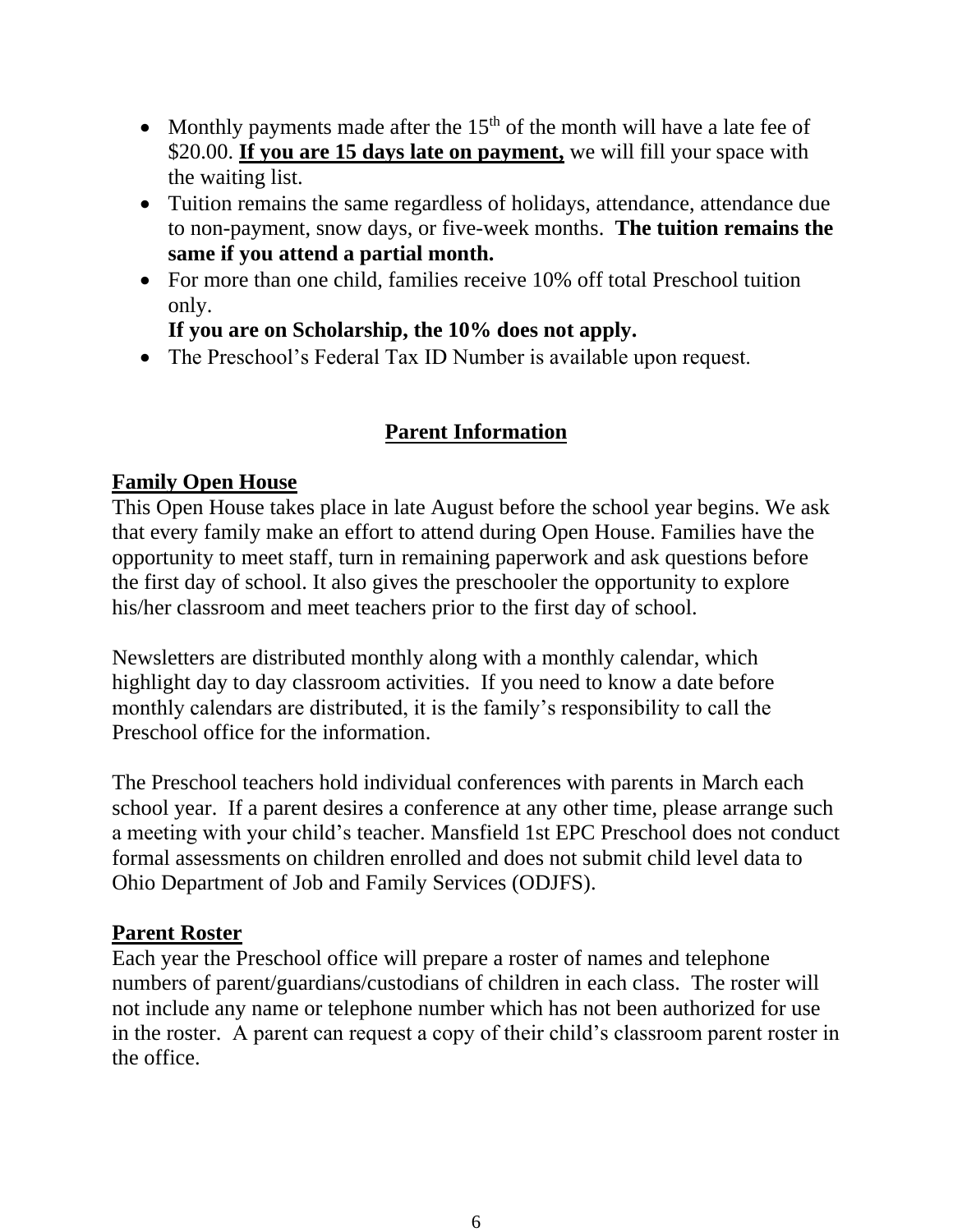#### **Admissions and Required Paperwork**

- Registration will open beginning of March every year prior to fall enrollment for the next school year.
- Enrollment is on a first come, first serve basis.

• All the following forms must be completed and returned to begin preschool**.**

Please refer to the **Mansfield 1st EPC Preschool Registration Checklist:**

- **Registration Form/Registration Fee** Holds your child's spot with our program.
- **Child Enrollment and Health Information Form-** *Parent/Guardian must sign portion regarding consent for emergency transportation when completing paperwork.*
- **Child Medical Statement Form: Must be completed, signed, and dated by Physician prior to the first day of school. This form must be updated annually by your Physician, as required by the State of Ohio.** If a child is not immunized, parent/guardian must check the box that their child is under immunized, list the immunizations, and sign and date the Child Medical Statement form.
- **Faith Statement**
- **Photo Release Form/Policies and Procedures Form**
- **Pick Up Authorization Form**
- **Child Information Form**
- **Covid-19 Information and Waiver Form**

No child will be admitted to the program without all these forms *completed and on file*.

## **Withdrawal**

In the event that the student must withdraw from the program, we require that a written notice be given two weeks in advance and turned into the Preschool office. This will ensure that more tuition is not owed. Tuition is to be paid in full for the month no matter how many days are attended.

## **Termination of Enrollment**

The Preschool reserves the right in extreme circumstances to terminate the enrollment of any child, if in the opinion of the staff, continued attendance would not be in the best interest of either the child or the Preschool.

*Any parent /guardian who refuse to sign the consent for emergency transport section of the child enrollment form will be refused enrollment due to health and safety concerns for the child.*

## **Necessary Supplies (To be brought the first day of school or at Open House.)**

• 1 large zip lock baggie with a change of clothing (including socks and underwear) marked with your child's name. This will be switched out half way through the year.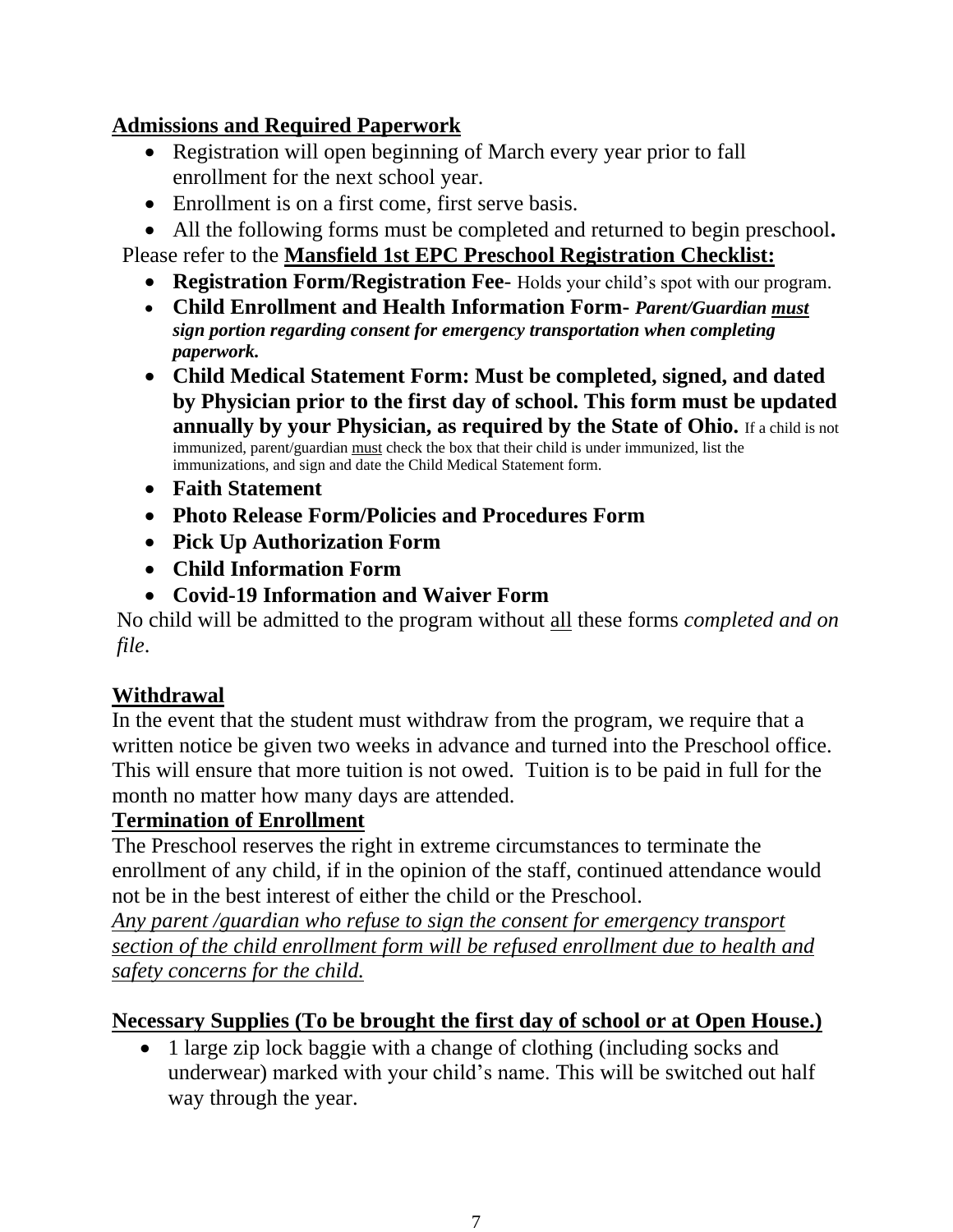• A FULL-SIZE backpack with your child's name marked clearly, to use when bringing supplies to and from Preschool.

*Families will be notified if any additional supplies are requested.* 

## **Daily Operations**

**School Hours and Days:** Monday through Friday 9-11:30 a.m.

Arrival time should be no earlier than 8:50 a.m. Pick up time is promptly at 11:30 a.m. and no later than 11:45 a.m.

Preschool Plus operates Monday through Friday 7:30-8:45 a.m. and 11:45 a.m-4:00 p.m.

## **Attendance**

Regular attendance is expected unless a child is ill. If your child will not be in attendance, please notify the Preschool office by telephone, email, or personal GroupMe message.

## **Arrival and Dismissal**

Families will need to bring their children to the Preschool classroom upon arrival. Staff must be made aware of each child's presence and departure. At dismissal time, your child will be released only to the parent/guardian or person listed on the Pick-Up Authorization Form. Please pick up in a timely manner or a late pick up fee may be charged. (See fee schedule under Tuition/Fee section).

Younger siblings may not be left unattended in vehicles while adults are inside dropping off and picking up their preschooler.

## **Things from Home**

• Children are discouraged from bringing toys from home to school. There are scheduled share times in each classroom. Your child's teacher will communicate with you when these special days occur.

## **Large Motor Activity Time**

## **Outside Play (playground) and Dress**

• Please dress your child for creative and active play. The children will be going out daily when the temperature is 32-90 degrees (including wind chill and heat index). Please dress them accordingly for the weather. Please mark all clothing with identifiable labels or tape with the child's name. Also, we ask that no flip flops are worn to school and please avoid open toe shoes.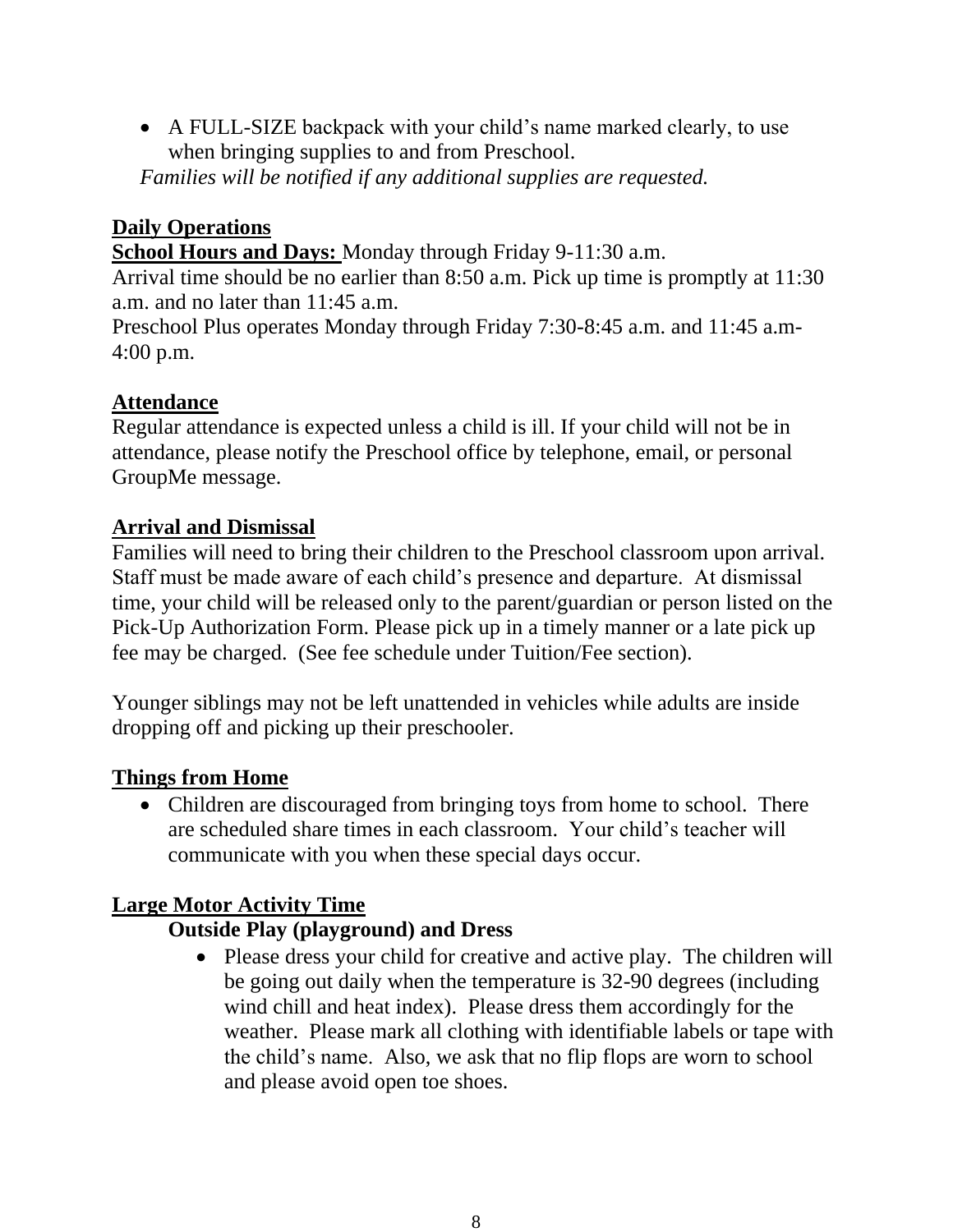#### **Indoor Play**

• Each day we have regularly scheduled large motor activity time. If the weather or other conditions make us unable to go outside, each teacher will have structured gross motor activities for their scheduled play time.

Swimming/water activities are not provided.

#### **Qualifications for Center and Staff**

Center Credentials

Mansfield 1st EPC Preschool is licensed to operate legally by the Ohio Department of Job and Family Services. This license is posted in the Preschool office. The Preschool is licensed for a capacity of 103 children daily.

The Ohio Department of Job and Family Services' toll free number is 1-866-886- 3537 to which any person may report a suspected violation by the Preschool. The licensing laws and ruled governing child care are available for review in the Preschool office.

The Preschool's licensing record is also available upon request from the Ohio Department of Job and Family Services. Copies of Inspection Report Forms and Compliant Investigation Reports for the current licensing period are posted on the Parent Board in the hallway for review. Building and Fire Department Evaluations are available for review upon request from the Ohio Department of Job and Family Services.

#### **Staff/Child Ratios**

The adult-child ratio in Preschool will be 1:10 with classes containing up to 20 children. The Ohio Job and Family Service Required Staff/Child Ratios Form is posted outside of each classroom. In the absence of a regular staff member, the Director, other qualified staff members, or qualified substitutes will replace the regular staff member in the classroom.

#### **Staff Credentials**

Each room will be staffed and meet the Ohio Job and Family Services staff /child ratios. Teachers in the program ordinarily have an Associate Degree, a Bachelors Degree, or the CDA (Child Development Associate) Credential. Each staff member will complete 45 hours of ongoing training in the early childhood education field every 3 years as required by ODJFS licensing.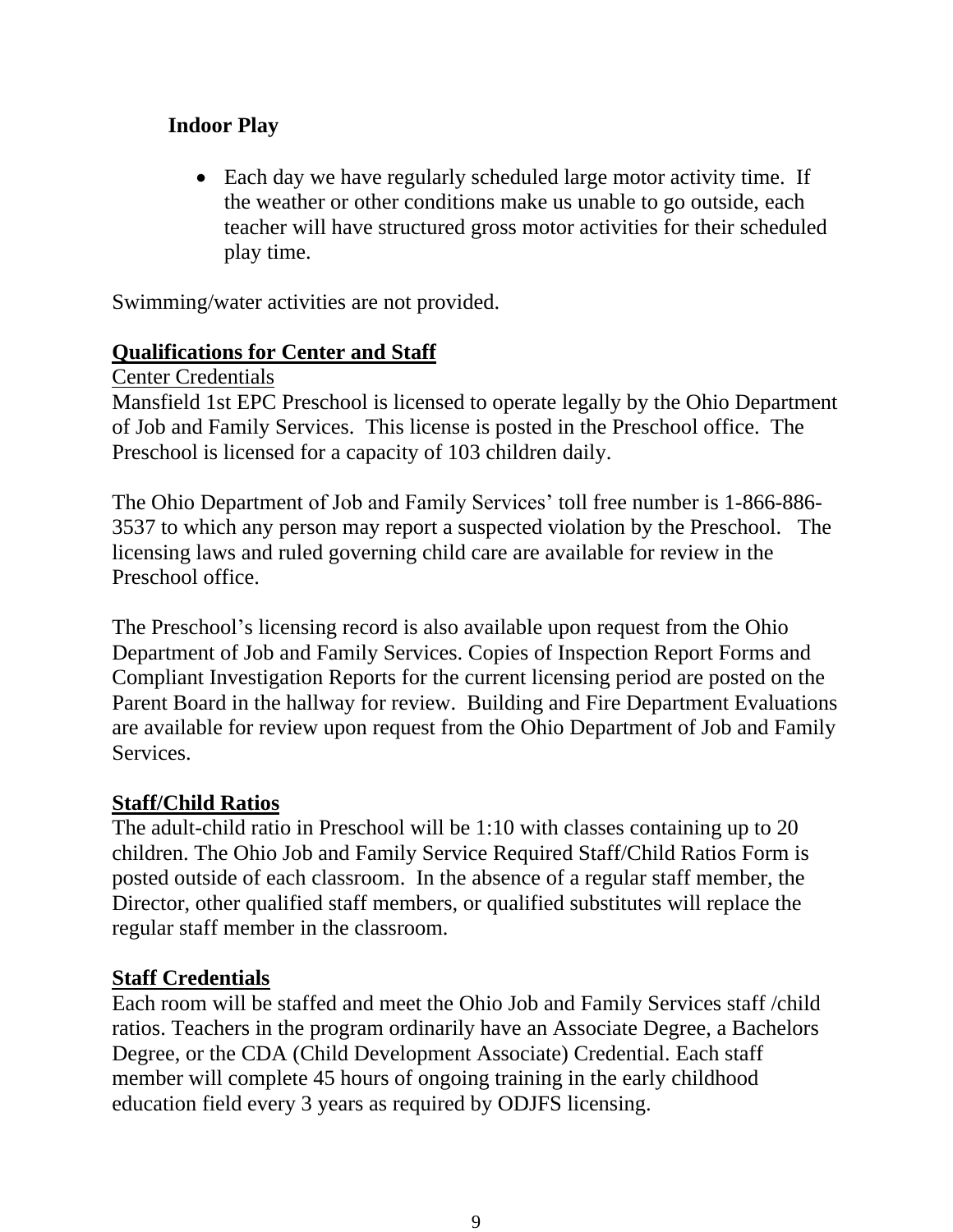The Mansfield 1st EPC Preschool admits students of any race, color, sex, national and ethnic origin to all the rights, privileges, programs, and activities generally accorded or made available to students at the school. It is unlawful for the Preschool to discriminate in the enrollment of children upon race, color, religion, sex or national origin or disability in violation of the Americans with Disabilities Act of 1990, 104.32,42 U.S.C. 12101 et seq. in administration of its educational policies or admissions policies. ................................

#### **Health and Safety**

#### **Building Security**

The security of our Preschool is of utmost importance. The Preschool entrance will **only** be unlocked from 7:30-9:15 and 11:20-11:45 for drop off and pick up. The door will be locked at all other times. You must ring the bell and wait for someone to assist you during the time periods when the door is locked. Please be patient with us as sometimes we are assisting with a matter in the classrooms.

#### **Incident/Injury Report**

An incident/injury report shall be completed by the child care staff member in charge of the children when the following occur: an illness, accident or injury which requires first aid treatment, a bump or blow to head, emergency transportation or an unusual/unexpected event as required through the ODJFS Child Day Care Licensing requirements. Both the parent/guardian/caregiver and the Preschool administrator/designee shall sign the Incident/Injury Report and a copy will be given to the parent/guardian/caregiver the day of the incident. Copies of the incident /injury reports will be kept on file for one year.

#### **Supervision of Children**

A staff member is always present with a child or group of children and is responsible for their safety. No child or group of children will ever be left unsupervised or alone.

Every child's name and time shall be marked on an attendance form at arrival and dismissal in order to assure that the supervising staff member is aware of each child's presence in the Preschool.

#### **Release of a Child**

Staff will release children only to persons on the Pick-Up Authorization Form. If an emergency arises, the parent must provide a written and signed note giving the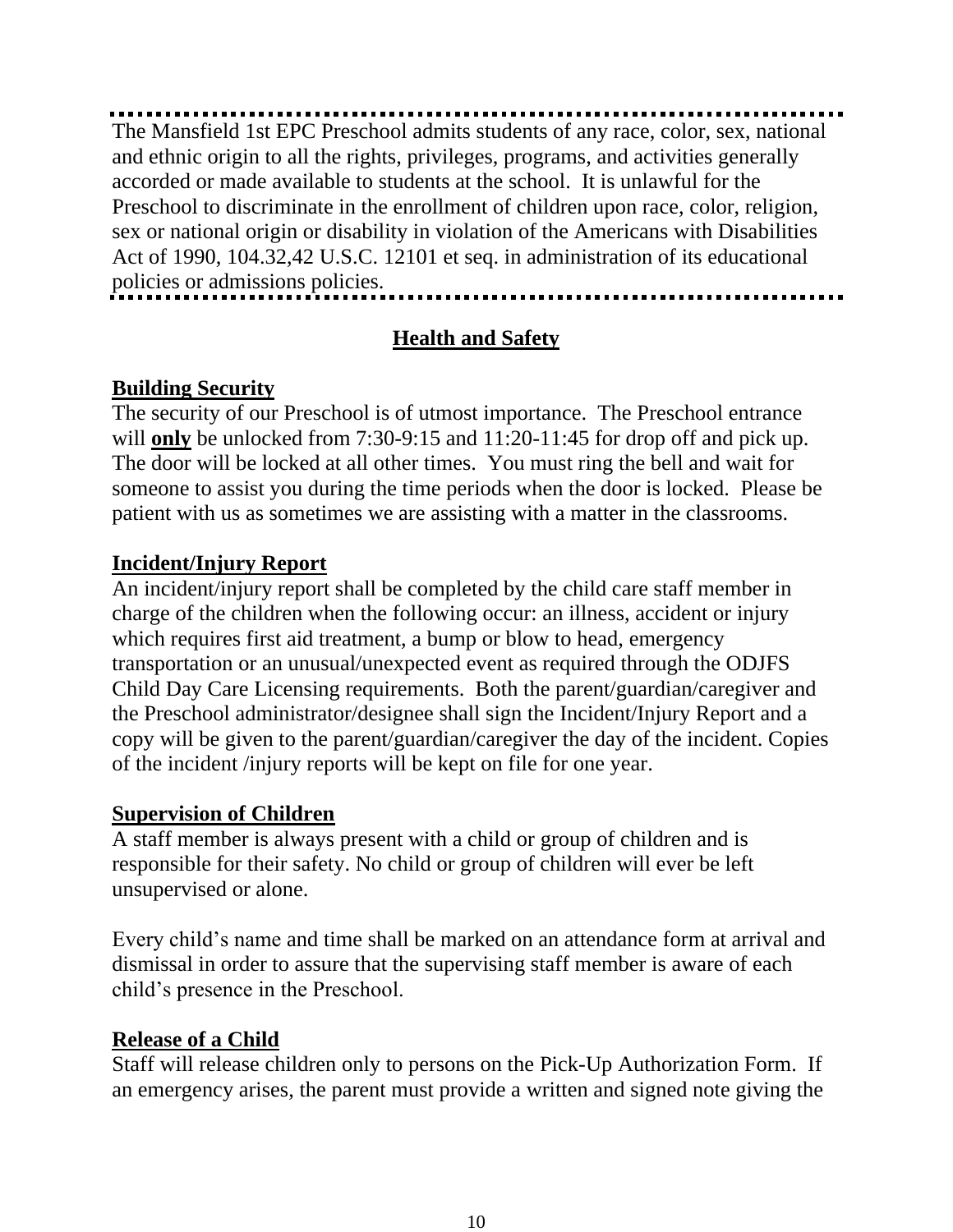person permission to pick up their child and/or by notifying office staff. Staff will check photo ID's of anyone they do not recognize. Please let the person picking up know about this policy ahead of time. The children's safety is our priority. Staff will not release children to anyone who appears to be under the influence of drugs or alcohol. Emergency contacts will be called to transport the child home. Police will be notified.

No child shall be released to an unauthorized individual. Pick-Up Authorization Forms must be completed by each parent or guardian and available to staff members for reference. A parent may add to their Pick-Up Authorization Form by stopping in the office and making the addition by initialing and dating the change. In some circumstances, a parent/guardian may call the school to verbally authorize a change to the Pick-Up Authorization. This verbal authorization's acceptance is at the discretion of the administration team.

#### **Custody Agreements**

If there is custody issues involved with your child, you must provide the Preschool with court papers indicating who has permission to pick up the child. **The center may not deny a parent access to their child without proper documentation. A copy of custody agreement papers must be on file in the Preschool office.**

#### **Field Trips/Transportation**

We will be taking periodic field trips. The Preschool does not provide transportation except for family drivers for field trips.

We ask family volunteers to assist in providing transportation. Families who volunteer to drive for field trips must complete a Volunteer Driver Form. The Preschool reserves the right to disallow any family driver, based on the information on the Volunteer Form. We abide by the laws of the State of Ohio regarding car seats and seat belts and specific supervision plans. Each volunteer driver needs to have a cell phone available to them on the day of the field trip and provide the cell phone number to the classroom teacher.

Before departing the Preschool, a count will be taken of all of the children and they will be marked on a separate attendance sheet that is specifically created for the trip. Upon arrival at the destination, another count will be taken to assure that all of the children have safely arrived. This process will be repeated upon leaving the destination and returning to the center. During the course of field trips, each staff member will have specific children that they are responsible for supervising.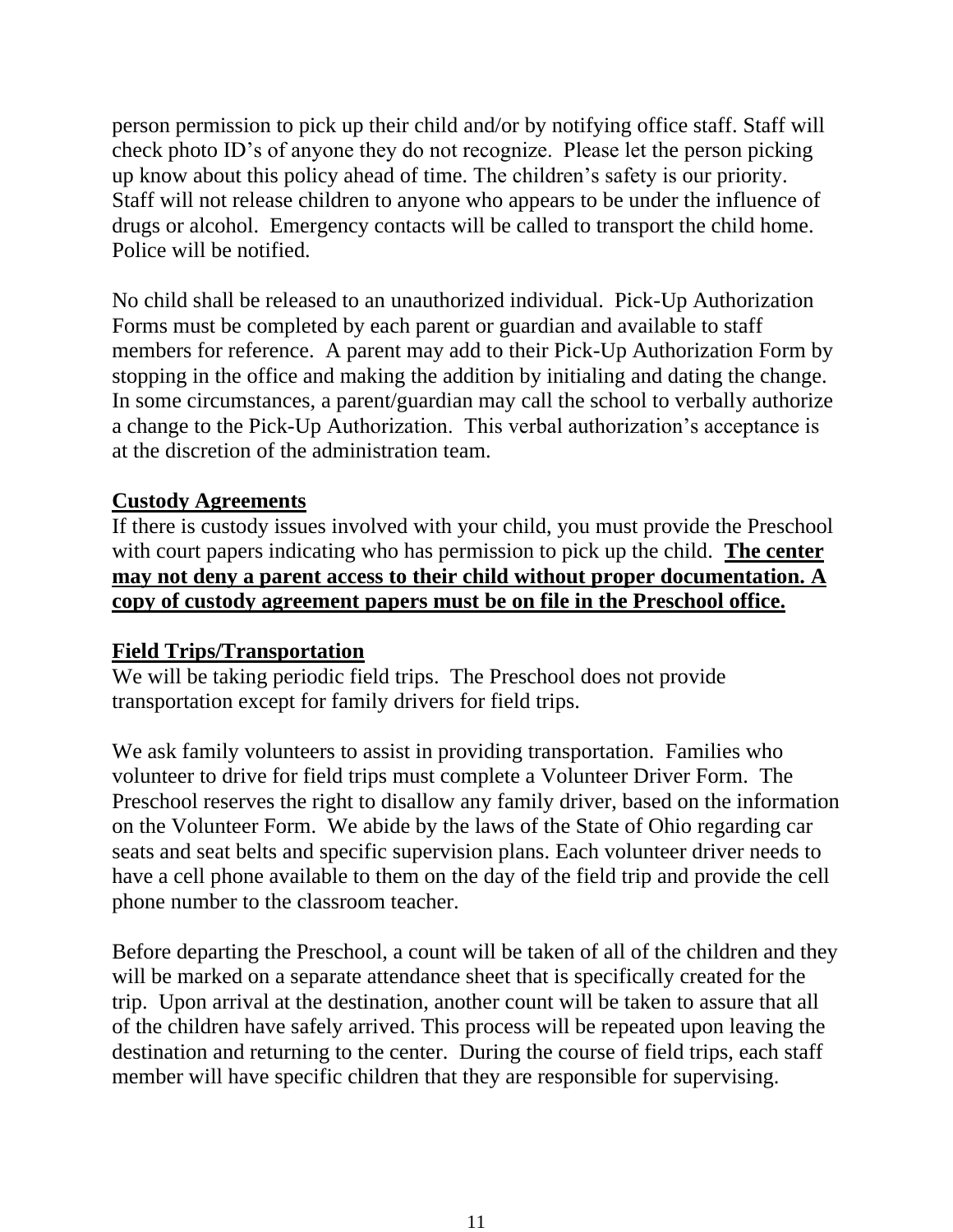Before any child participates on a field trip, the Preschool will obtain written permission from the parent or guardian.

On field trips, the First Aid Kit, the Emergency Form and a person trained in First Aid will be present. Each child will have an attached identification tag containing the school's name, address and telephone number.

No Siblings will be permitted on field trips due to safety purposes. The Preschool wants teachers, parent/guardians to be able to focus on you and your child.

#### **Aerosol Sprays**

No Spray aerosols will be used when children are in class.

#### **Child Abuse/Neglect**

The administrator and each employee of the Preschool is required under Section 2151.421 of the Ohio Revised Code (ORC) to report suspicions of child abuse or neglect to the local public Children's Services Agency.

#### **Telephone Access**

There is immediate access at all times to a working telephone within the building used for the Preschool.

#### **Observation/Visitation**

Families are welcome to visit and observe. You will need to schedule your observation or visit with the teacher and/or office (especially if you are videotaping or taking pictures-we need to make sure all students have a photo release). Please sign in at the Preschool office to let the Director and/or Designee known of your presence in the building or classroom. You will sign the volunteer sheet and take a volunteer badge. No purses, handbags or drinks besides water may be brought into the classroom.

#### **Family Participation/Family Concerns**

Families are encouraged to participate. Please look outside classrooms for volunteer calendars, events/activity sign-up sheets. Parents can be involved through multiple opportunities (i.e. Scholastics, Read-A-Thon, parties, and classroom activities). Teachers will have a policy in place for how parties will run in their classrooms. No siblings are to attend with the parent at volunteer time, parties and special events, such as our Mommy and Me or Daddy and Me nights, so that the parent can fully participate in the designated time with the preschooler.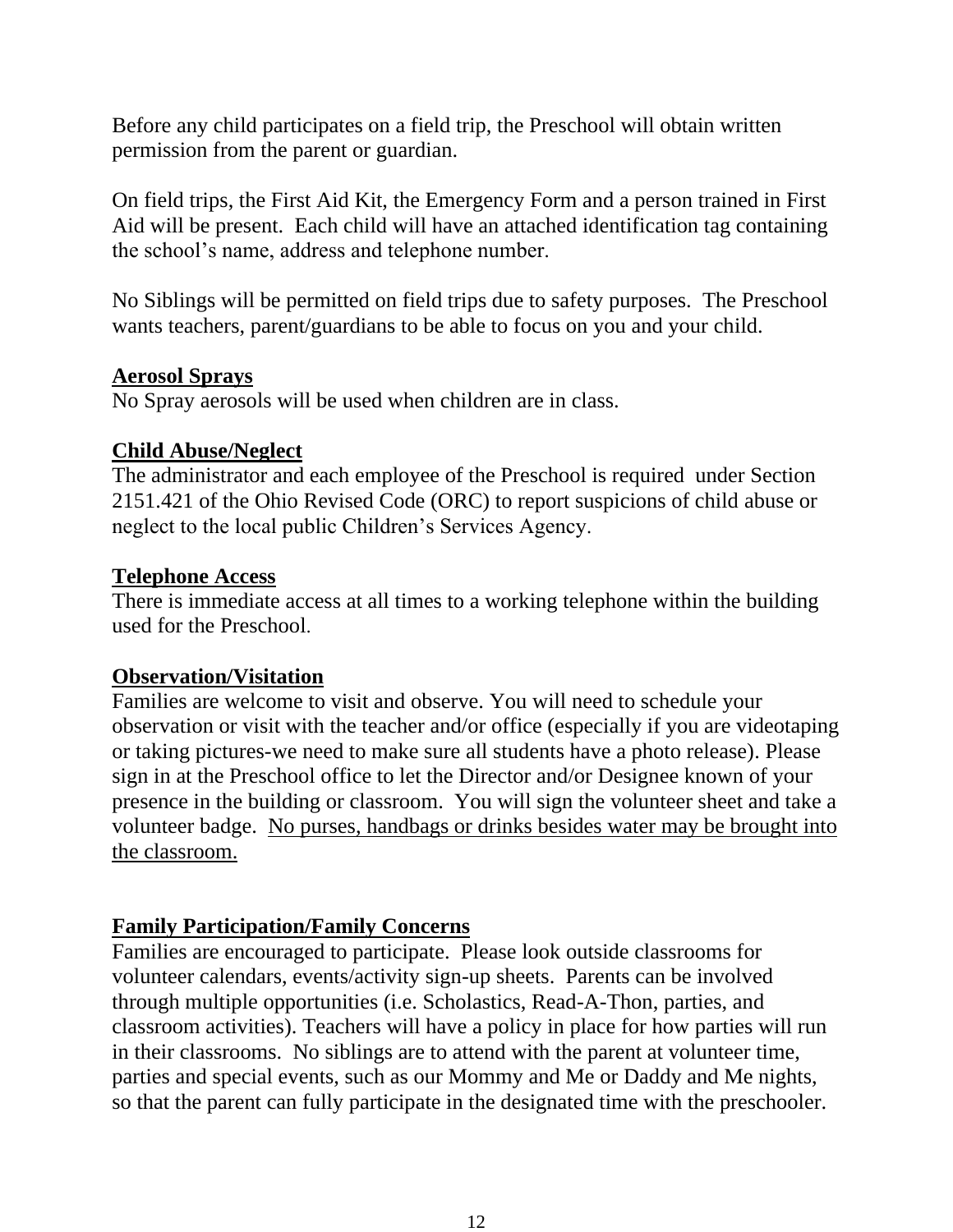For safety reasons, siblings may not be left in the hallway outside the classrooms or in the office during these events.

Teachers are available to discuss a child's progress or needs at any time. However, due to staff responsibilities and schedules, families are asked to make appointments with staff when it is necessary to engage in any lengthy conversations. Teachers want to be able to focus on you and your child at these times.

If Families have any concerns or questions at any time, it is recommended that the following chain of command be used until an answer or solution is found.

- 1. Child's Teacher
- 2. Administration

Please feel free to bring concerns up when they occur. Often, little problems can be addressed before they grow into bigger problems. Staff fully realizes that you are entrusting us with your little ones, and we want our relationship to be a good one.

#### **Emergency Information**

Medical Emergency and Weather Emergency Plans are posted in each classroom.

The First Aid Kit is kept in the Preschool office on the top of the filing cabinet, marked "Confidential". A second First Aid Kit is in the Preschool Plus Room 5 cabinet.

In case of a general emergency, serious incident injury, or illness the staff member will follow posted instructions and move children accordingly to the appropriate designated location. In the event of a fire or tornado staff will follow the written instructions posted in each classroom, describing emergency evacuation routes, and the procedures to be followed to assure children have arrived at the designated spot.

In order to prepare children for the unlikely need to evacuate, the Preschool does conduct monthly fire drills (September through May) and tornado drills (March through September) as required by ODJFS. Should we need to evacuate due to fire or weather conditions or the loss of power, heat, or water to the Preschool, our emergency destination is outside the Preschool entrance by the shed. If the immediate area must be evacuated, we will evacuate to outside the Preschool entrance to the field. Parents will be contacted as soon as possible to pick up your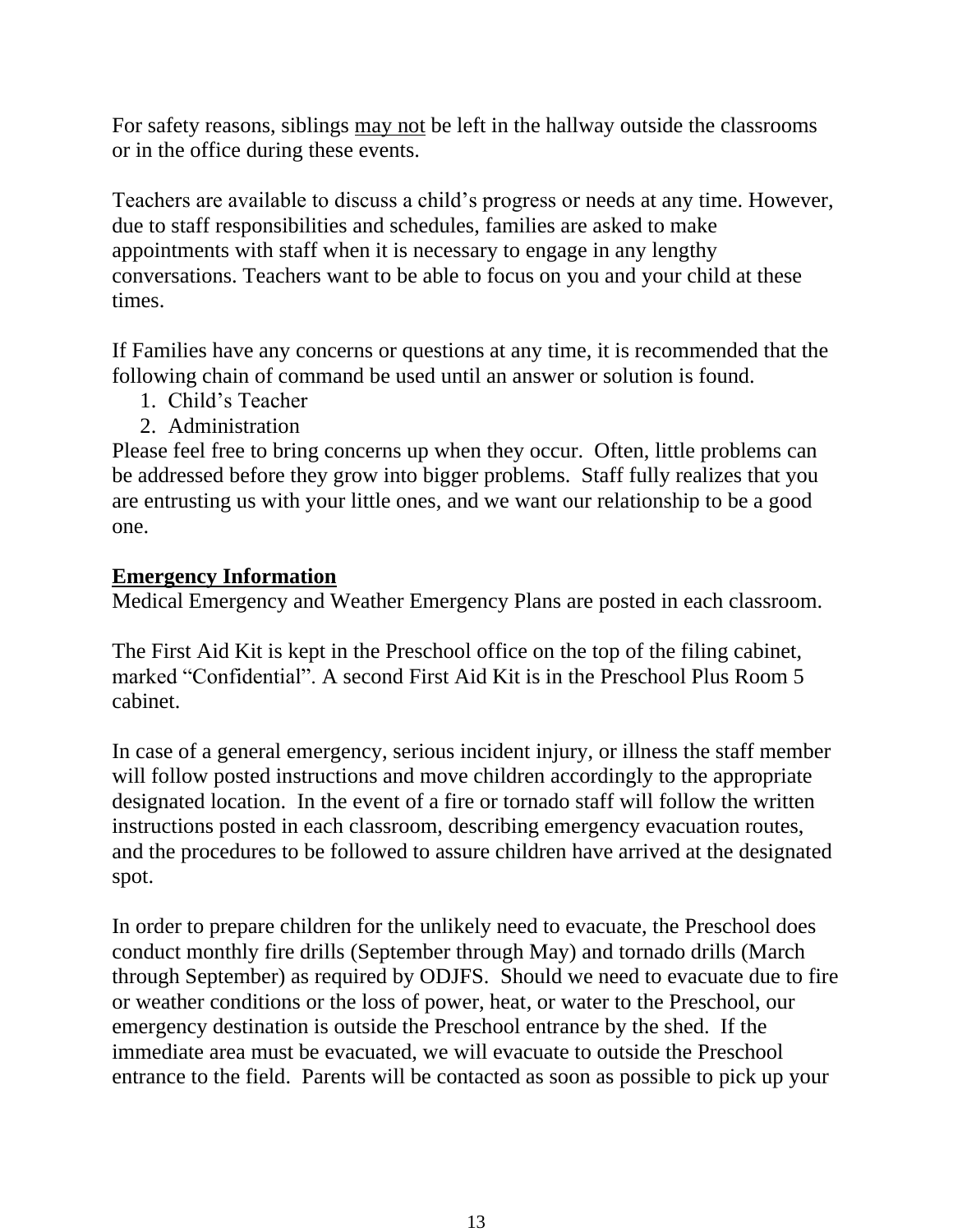child. If a parent cannot be reached, we will contact the emergency contacts listed on your child's enrollment form.

In the unlikely event there would be an environmental threat or threat of violence, the staff will secure the children in the safest location possible, contact and follow the directions given by the proper authorities and contact the parent as soon as the situation allows. An incident report would also be provided to the parents.

In the event of a sick child or if emergency care is needed for a child, each classroom has a walkie-talkie where teachers can radio the office for assistance. Please refer to the communicable disease policy for sick child care and procedures.

- If the child is on a medical plan the procedures outlined in the plan will be followed.
- If emergency care is deemed necessary, the administrator, administrator's designee or teacher/staff member will call 911/emergency squad to secure ambulance transport. Parent will be notified and a staff member will accompany the child until a parent/guardian arrives to be with child. The staff member will take the child's file with them so medical/emergency information is available. An incident report will be completed as soon as emergency conditions have subsided. *Any parent or guardian who refuses to sign the consent for emergency transport section of the child enrollment form will be refused enrollment due to health and safety concerns for the child.*
- In the event of a serious incident, injury or illness, which includes any situation occurring while a child is in the care of the center that requires emergency medical treatment or professional consultation or transportation for emergency treatment as defined by ODJFS, the Director will contact the appropriate licensing office within 24 hours and follow reporting procedures.

The Ohio Department of Health Dental First Aid Chart is located in the Preschool office and each classroom. If a medical or dental emergency occurs that requires the services of a physician, dentist or hospital, a staff member will call the emergency squad.

The child restraint system to be used during emergency transportation is located in the Preschool Resource Room.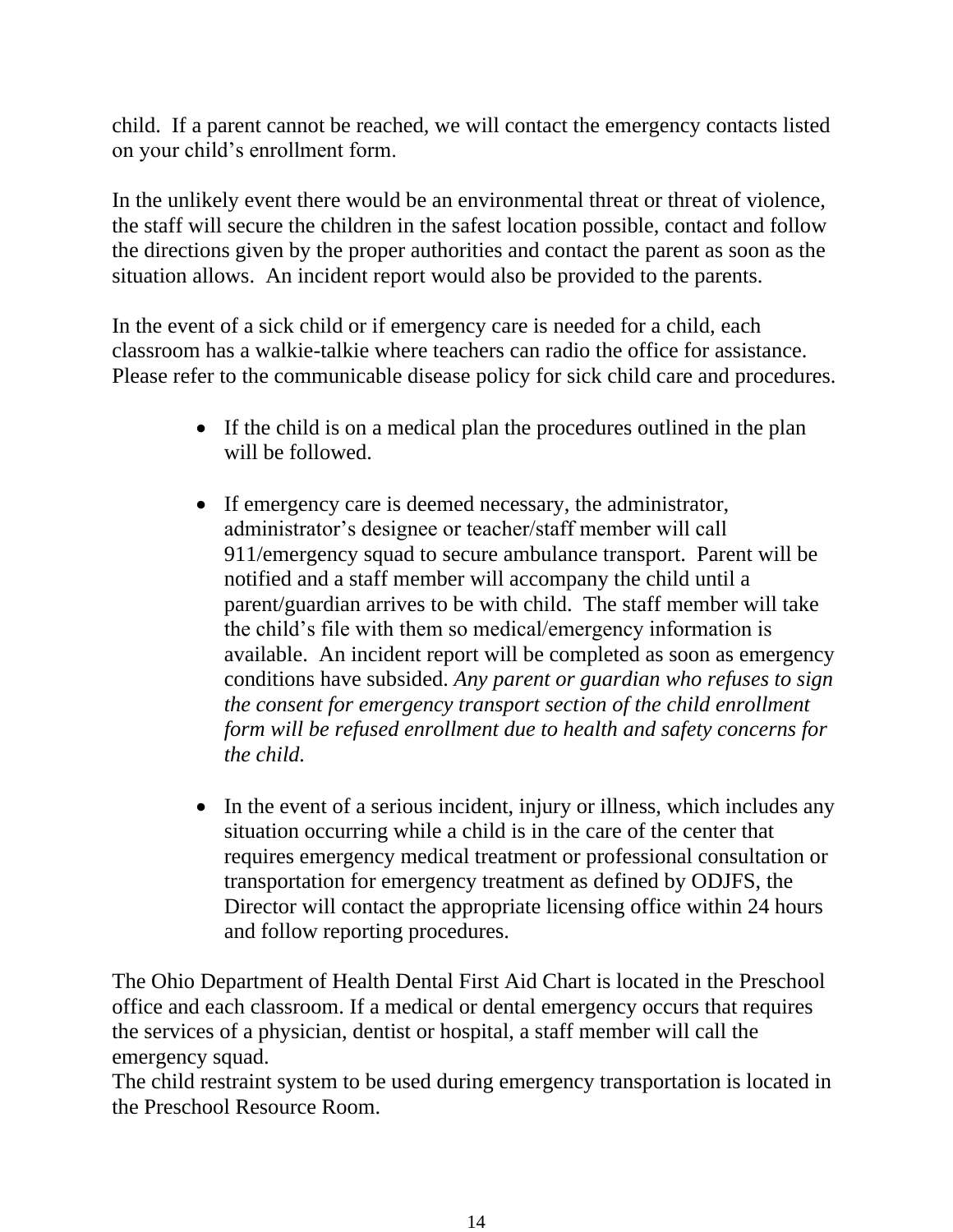#### **Emergency Numbers**

| <b>Emergency Squad</b> | 419-524-2424 (911) |
|------------------------|--------------------|
| Fire Department        | 419-755-9814 (911) |
| Police                 | 419-522-1234 (911) |
| Hospital               | 419-526-8000       |
| Poison Control Center  | 1-800-222-1222     |
| Children's Services    | 419-774-4100       |

#### **Emergency Closings**

In case of inclement weather, please listen to local radio stations WMAN 1400 A.M., WVNO 106.5, Y-105 F.M. OR LOCAL TV STATION 68 VIEWED ON CHANNEL 15. Our school will specifically be named if we are closed.

## **Communicable Disease Policy**

The Preschool will make every effort to protect the health and safety of the children. Please do not send your child to school if he/she has any of the symptoms listed under communicable disease.

If a child contracts or is exposed to any communicable diseases, please notify the classroom staff and the Preschool office immediately.

The Mansfield 1st EPC Preschool staff will be trained in communicable disease recognition as set forth in the Child Day Care Licensing Rules determined by the Ohio Department of Job and Family Services.

The Preschool staff will follow the same communicable disease guidelines as the children.

A child with any of the following signs or symptoms shall be immediately isolated and discharged to his/her parent or guardian:

- 1. Diarrhea (more than one abnormally loose stool within a 24 hour period)
- 2. Severe coughing, causing the child to become red or blue in the face or to make a whooping sound.
- 3. Difficult or rapid breathing
- 4. Yellowish skin or eyes
- 5. Conjunctivitis (pink-eye)
- 6. Temperature of 100 degrees Fahrenheit, by the under arm method, when in combination with any other signs of illness.
- 7. Untreated, infected skin patch(es)
- 8. Unusually dark urine or gray/white stool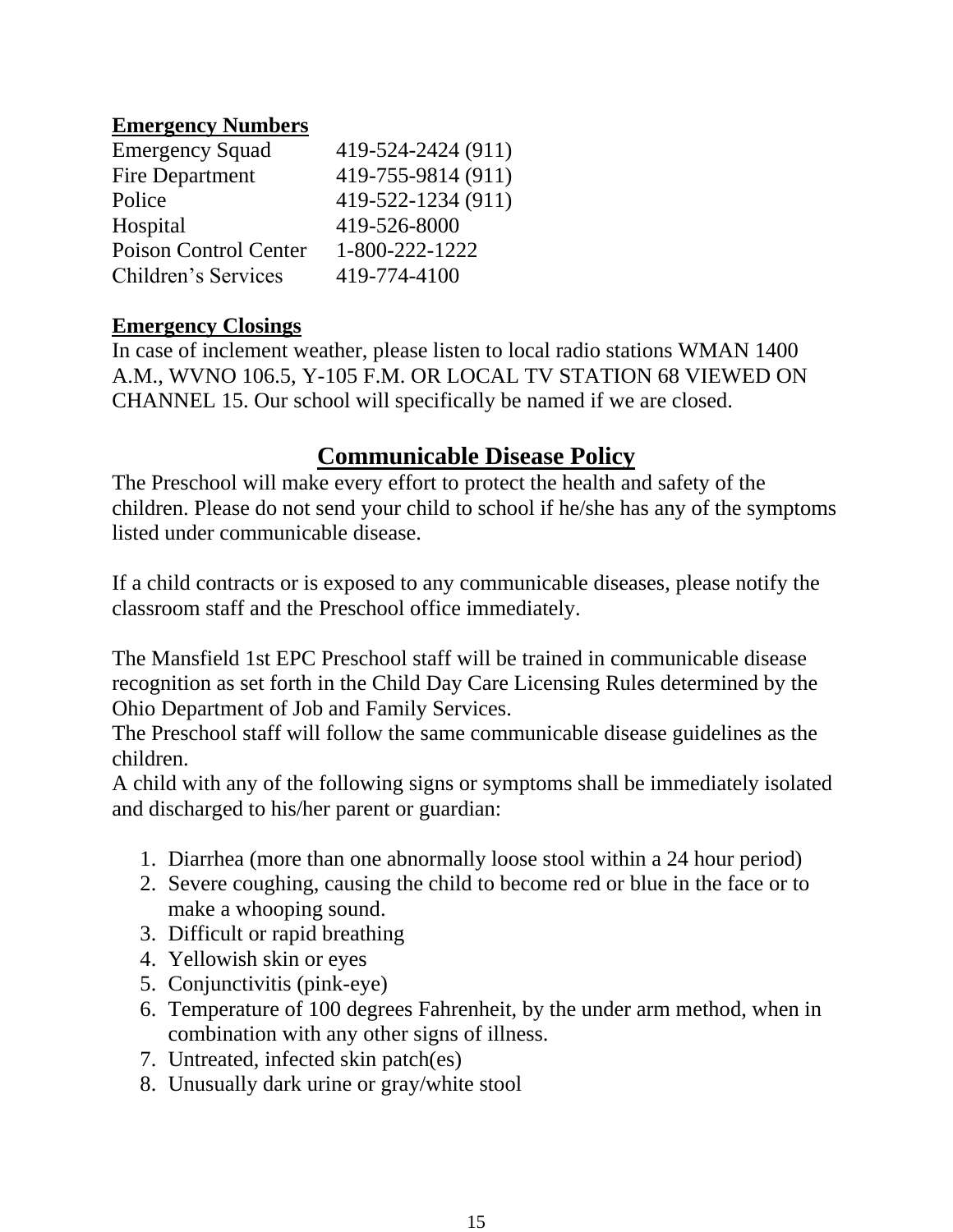- 9. Stiff Neck
- 10. Vomiting
- 11. Evidence of lice, scabies, or other parasitic infestation
- 12. Unusual spots or rashes
- 13. Sore throat or difficulty in swallowing

When a child is exhibiting signs or symptoms of illness, the parents will be notified. If children have been exposed to a communicable disease, said exposure will be posted on the Parent Board in the Preschool hallway. If it is determined that a child needs to be discharged to a parent or guardian, the child will be isolated in the Preschool office to rest until the arrival of their parent or guardian. A cot is available if the child would like to lay down to rest.

Any child discharged for any of the above symptoms will be readmitted 24 hours after symptoms disappear, or in the case of communicable diseases, according to the Ohio Department of Health's Child Day Care Center Communicable Disease chart posted in the Preschool office.

#### **Your child is to be fever free for 24 hours without the intervention of fever reducing medication before your child returns to school.**

Any child displaying signs of Covid-19 will be assessed by the Director immediately and sent home for the day if deemed necessary. If a preschooler tests positive for Covid-19, the Richland County Health Department will be notified, and quarantining policies will be based on their guidelines. If a student was a close contact with a positive Covid-19 case, their family will follow the Richland County Health Department for quarantining guidelines. No student will be allowed to return to school before their quarantine time has been fulfilled. Families need to be in communication with the Preschool Director on this matter.

## **Medications/Modified Diets/Food Supplements**

The Preschool will not administer any medications or special diet restrictions unless a parent/guardian physician approved and signed Medical/Physician Care Plan and Administration of Medication Form is on file. Parents will be required to complete a Medical/Physician Care Plan for any condition that would require staff to perform a medical procedure (EpiPen, insulin, inhaler, etc.)

**You will also have to fill out a medical plan if there are any allergies or medication listed on the Enrollment Form, Medical Form and the Child Enrollment and Health form**. Please arrange a meeting to complete the medical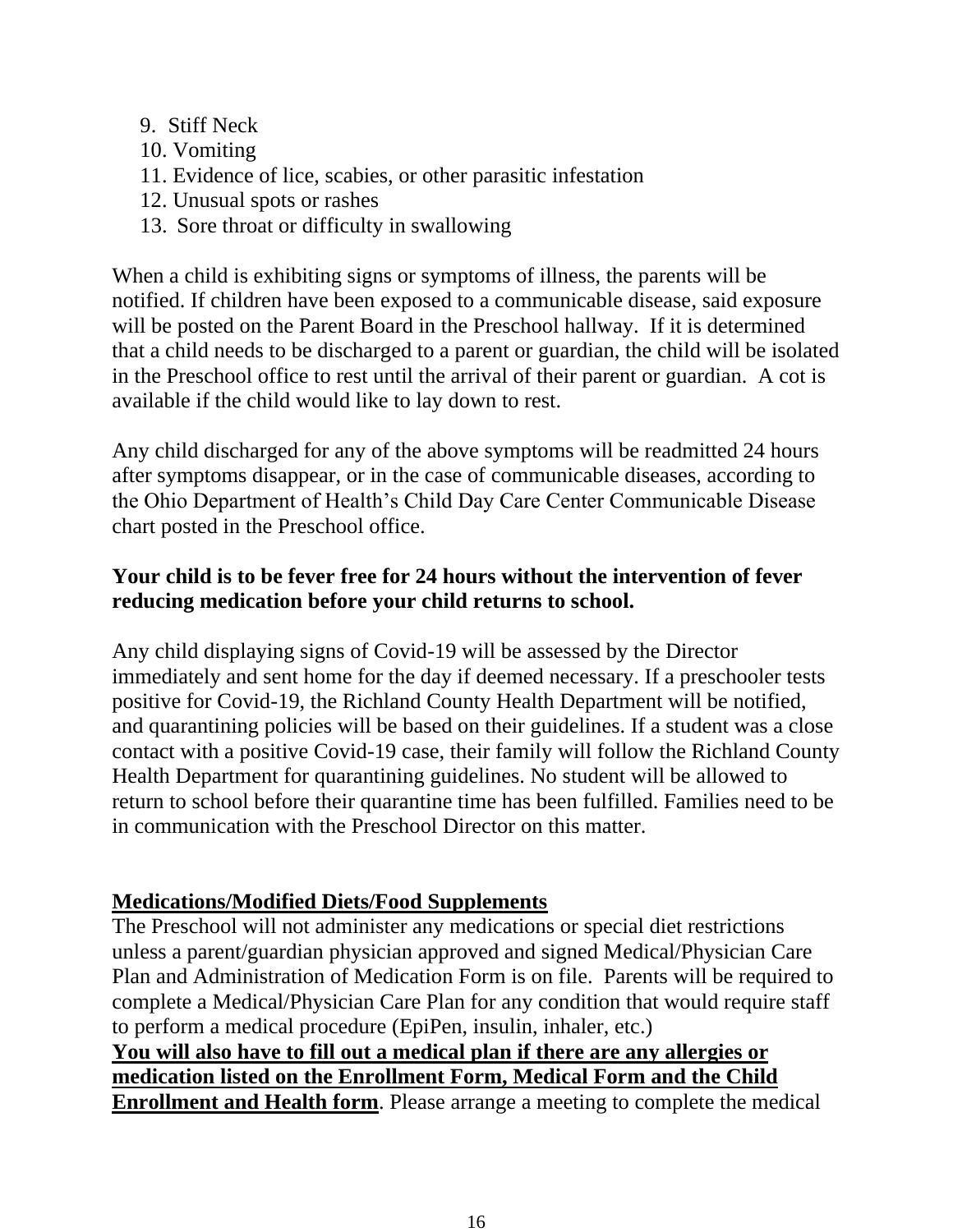plan with your child's teachers and a member of the administrative staff in the week prior to your child beginning the Preschool program. We will only administer medications that are for emergency situations that require us to have on hand all year. We will not administer short term medicine (Ex. Antibiotic for strep-short term illness)

All proper sections of the Medical/Physician Care Plan and Administration of Medications must be completed and the medication handed to the administration. Medications will be stored in a designated area inaccessible to children. Medications may NOT be stored in a child's mailbox or book bag.

**Prescription Medications:** Must be in their original container and administered in accordance to instructions on the label. Medications CANNOT be expired.

**Food Supplements or Modified Diets:** If your child requires a food supplement or modified diet, you must secure written information from your physician regarding this. Please speak with the administrator for more details regarding this. Modified Diets are provided by the families.

#### **Discipline Policy**

All children will be dealt with in a fair and consistent manner. The children will be made aware of rules and expectations of the Preschool and the classroom. Classroom staff will use positive reinforcement for appropriate behavior.

In the event that inappropriate behavior occurs, the child will be told why the behavior is inappropriate and reminded of the particular guideline that applies to the situation at hand. When appropriate, the child will be provided with alternative solutions to the situation.

If the situation warrants, the child may be removed from the situation and redirected to another area of the classroom. If repeated inappropriate behavior continues to the point where it endangers the child, other children, or staff, the parent will be contacted to remove the child from Preschool for that day. At that time, a conference will be scheduled with the family. In extreme cases, the center has the right to deny continued enrollment.

The Preschool's actual methods of discipline shall be restricted as follows:

- 1. There shall be not cruel, harsh, or unusual punishment.
- 2. No discipline technique shall be delegated to anyone other than Mansfield 1st EPC Preschool staff.
- 3. No physical restraints shall be used to confine a child.